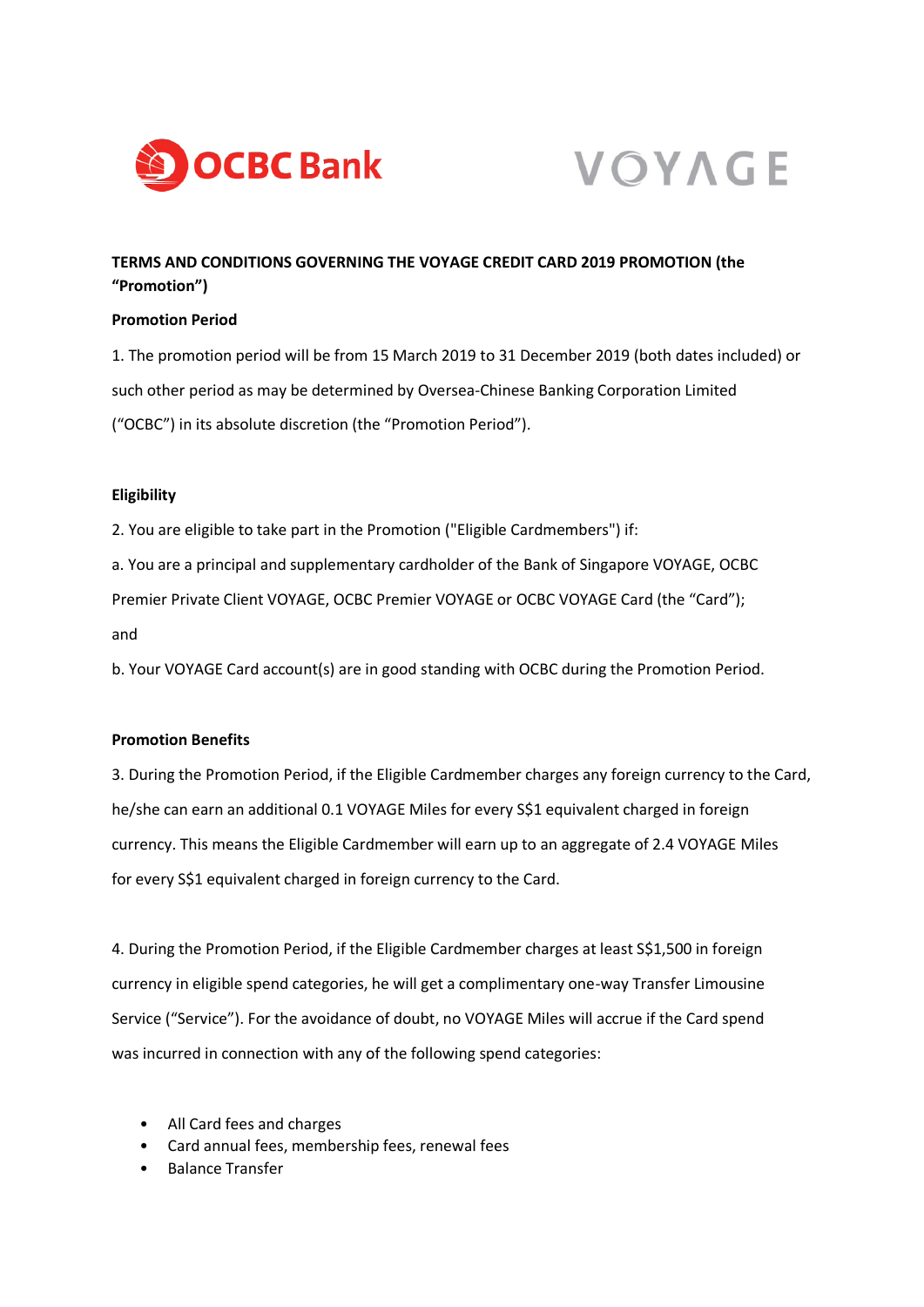- Charges incurred for any Balance Transfer facility
- Cash-on-Instalment facility
- Charges incurred for any Cash-on-Instalment facility
- Instalment Payment Plan
- Extended payment plan
- Income tax payment
- **Interest**
- Late payment charges
- Goods and services taxes
- Cash Advances
- Recurring payments for utilities and telecommunication services
- Cleaning, Maintenance and Janitorial Services
- Real Estate Agents and Managers Rental
- Financial transactions that includes financial services such as money transfer, money order, traveller cheques and securities brokerage payments
- Charges, fees and other costs payable to any non-profit organisations which includes charitable, religious and political organisations.
- Charges, fees and other costs payable to any Government Institutions and services which includes Educational Institutions, courts including without limitation court fees and costs, fines, bail and bond payments, tax payment, postal services, parking lots and garages, intragovernment purchases and any other government services not classified here.
- Any payments to Great Eastern General Insurance and NTUC Income in relation to any insurance policies. We reserve the right to claw back any and all VOYAGE Miles previously awarded to you for any Insurance policy transactions placed on your Card if the policy is cancelled under the freelook period and/or pre-maturely terminated, regardless of whether the removal of such policy is initiated by you or the insurer.
- Payment of funds to prepaid accounts and merchants who are categorised as "payment service providers" which includes and not limited to EZ-Link, NETS FlashPay, eNETS, SAM, Transit Link and AXS. OCBC Bank has the absolute discretion to determine which provider is considered a "payment service provider".
- Transactions made with any "professional services provider" which includes and not limited to GOOGLE Ads, Facebook Ads, Amazon Web Services, MEDIA TRAFFIC AGENCY INC. OCBC Bank has the absolute discretion to determine which provider is considered a "professional services provider".
- The list of exclusions are not an exhaustive list and are subject to changes from time to time.

### **General**

5. The benefits made available to the Eligible Cardmembers under this Promotion are not exchangeable or refundable for cash, credit or kind.

6. OCBC reserves the right to suspend, withdraw or terminate the Promotion at any time without notice. The decision of OCBC on all matters relating to the Promotion shall be final, binding and conclusive on all Eligible Cardmembers, including without limitation, any decision on the eligibility